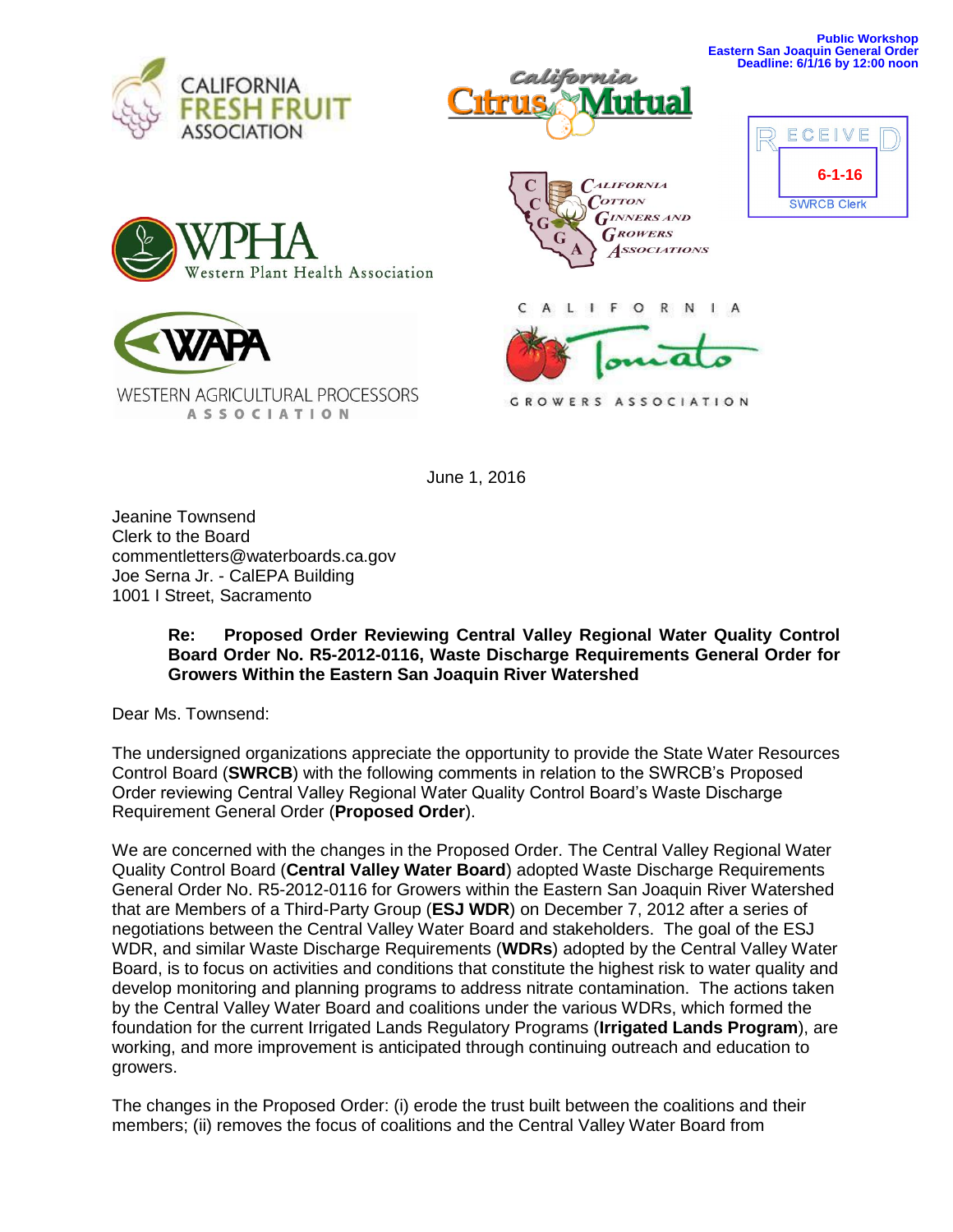important water quality issues; and (iii) substantially increases the cost to growers because of increased regulatory requirements and resulting need to increase the staff of the coalitions and Central Valley Water Board.

The Proposed Order is precedential and would require the Central Valley Water Board to change other WDRs to comply with the SWRCB's final adopted order. It would impose statewide, uniform requirements on growers without room for flexibility and adaptation based on the varying conditions throughout the Central Valley Water Board's jurisdiction.

Nothing in water, especially groundwater, is one-size-fits all. The Irrigated Lands Programs developed under the Central Valley Water Board's WDRs are no exception.

## **1. High and low vulnerability designations ensure growers, coalitions and the Central Valley Regional Board can focus on areas with groundwater quality issues or the potential for groundwater quality issues.**

Currently, the Central Valley Irrigated Lands Program distinguishes between high and low vulnerability areas. The determination between high and low vulnerability is not arbitrary. In the ESJ Order, an area will be designated as high vulnerability where: (i) known groundwater quality impacts exist for which irrigated agricultural operations are a potential contributor or where conditions make groundwater more vulnerable to impacts from irrigated agricultural activities; or (ii) areas that meet any of the following requirements for the preparation of a Groundwater Quality Management Plan: (1) there is a confirmed exceedance a water quality objective or applicable water quality trigger limit in a groundwater well and irrigated agriculture may cause or contribute to the exceedance; (2) the Basin Plan requires development of a groundwater quality management plan for a constituent or constituents discharged by irrigated agriculture; or (3) the Executive Officer determines that irrigated agriculture may be causing or contributing to a trend of degradation of groundwater that may threaten applicable Basin Plan beneficial uses.

This designation criteria places stricter requirements on areas where there are known or potential groundwater quality impacts and ensures growers, coalitions and the Central Valley Regional Board can focus on activities or conditions that constitute the highest risk to water quality. For example, under the current program, all growers must prepare a nitrogen management plan, but growers in high vulnerability are also required to have their nitrogen management plan certified by a Certified Crop Advisor or other qualified professional. Further, growers in high vulnerability areas must submit annually a nitrogen summary report to the third party coalition. Growers in low vulnerability areas must prepare a nitrogen management plan, but the plan is maintained on the farm.

The Proposed Order would eliminate vulnerability distinctions, and thus would apply all of the requirements equally to all growers in the Central Valley and across the state. This would impose significant new costs on many growers, including hiring Certified Crop Advisors to certify their nitrogen management plan when it is unnecessary to do so.

The designation of areas as either high or low vulnerability is an important distinction that is made based on specific factors important to assessing and addressing impacts to water quality. Requiring all growers to be subject to the requirements of the ESJ WDR, and subsequently amended WDRs would be costly, unnecessary and would remove focus from those areas that truly need it.

We request the SWRCB reject the proposal to remove the high and low vulnerability designations.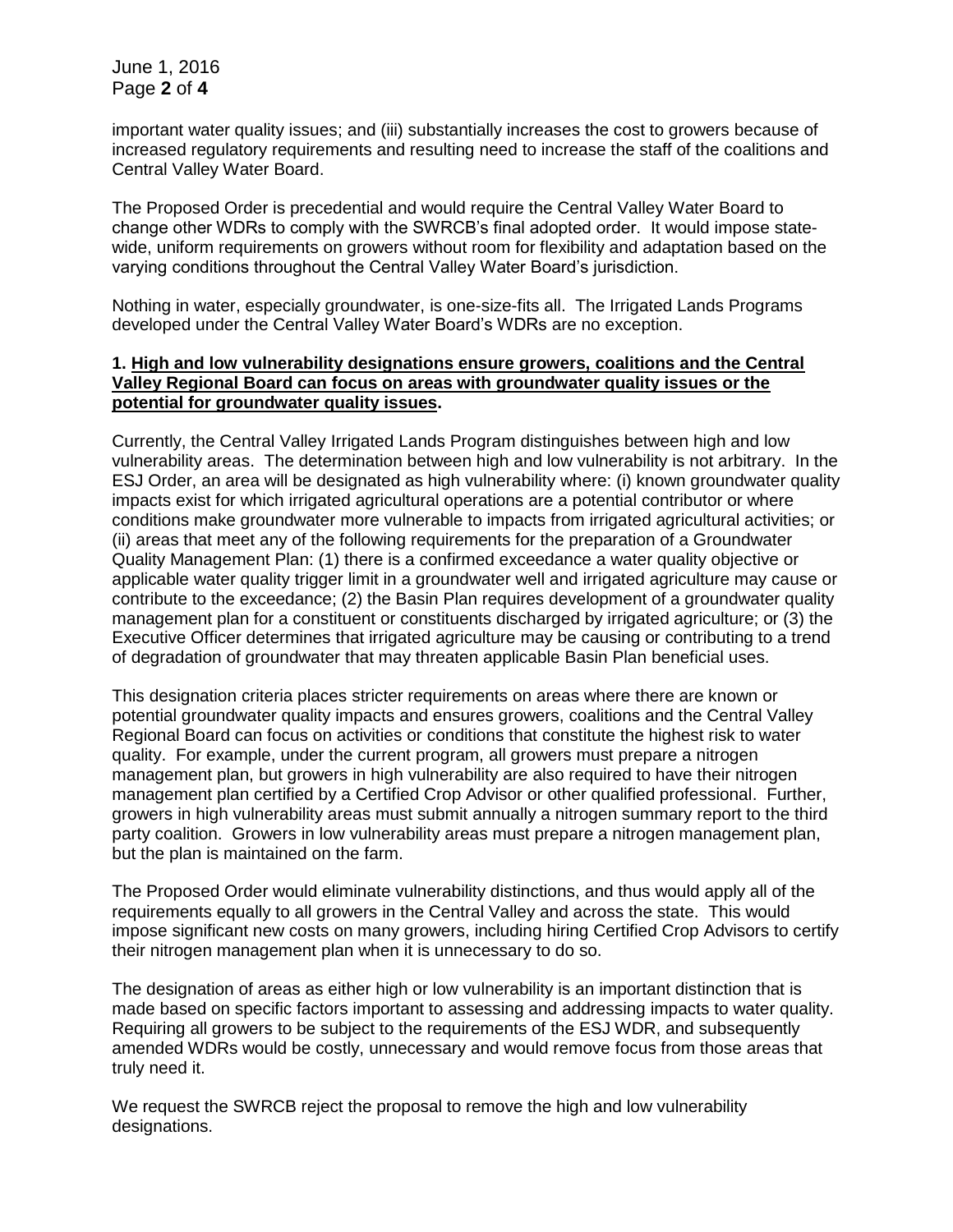## **2. The expansion of public reporting to include field level location information is unnecessary and would substantially increase workload and staffing needs for the coalitions and the Central Valley Water Board, resulting in increased fees and costs for growers.**

The Proposed Order's most significant change is the level of information that must be reported by the coalition to the Central Valley Water Board. Currently, the Central Valley Irrigated Lands Program requires growers to submit several reports to third party coalitions. The coalitions then take the information provided to them by the growers and submit it to the Central Valley Water Board in an aggregated format at a township level. This method of data collection and reporting provides coalitions with the information necessary to implement the program and helps the Central Valley Water Board avoid receiving hundreds of thousands of data points that they do not have staff time or resources to review. If the Central Valley Water Board has questions or concerns about the data submitted, they retain the authority to review coalition records.

The Proposed Order would require all data and information be transmitted to the Central Valley Water Board, including field level data by location rather than reporting aggregated information. The Central Valley Water Board's jurisdiction covers forty percent (40%) of the state's land and seventy-five percent (75%) of the state's irrigated agriculture. Submittal of data at the field level, rather than an aggregated format, would substantially increase workload and staffing needs for the coalitions and the Central Valley Water Board, resulting in increased fees and costs for growers.

Further, this change brings into question the function of coalitions. If all data must be submitted to the Central Valley Water Board, coalitions serve as a mere pass-through for data. Coalitions currently serve the important function of collecting and analyzing data submitted to identify water quality issues and develop outreach and education based on that data. If coalitions no longer analyze the data, but simply submit it to the Central Valley Water Board, there is little need for coalitions and many of the successful programs currently implemented will fall to the wayside.

We request the SWRCB reject the proposal to submit data at the field level and continue allowing aggregated data submittal to coalitions.

## **3. The requirement to sample all domestic wells on lands covered by the Irrigated Lands Program is outside the scope of the Program and undermines the efforts of this and other important water quality efforts.**

The Proposed Order would require coalition members to sample all domestic wells on their property and report to occupants if the well water exceeds the drinking water standard for nitrates. The well sampling results, along with well location, must then also be posted to GeoTracker, the SWRCB's public database that contains water quality information from throughout the state.

Currently, the Central Valley irrigated lands program does not require individual growers to sample all domestic wells on properties that are covered by the Irrigated Lands Program. It is estimated there are between 4,000 and 6,000 wells in the East San Joaquin coalition alone. Sampling and testing of all Central Valley domestic wells will result in a significant cost impact to growers and would require substantial resources at the Central Valley Water Board to review the new data and conduct the required follow up.